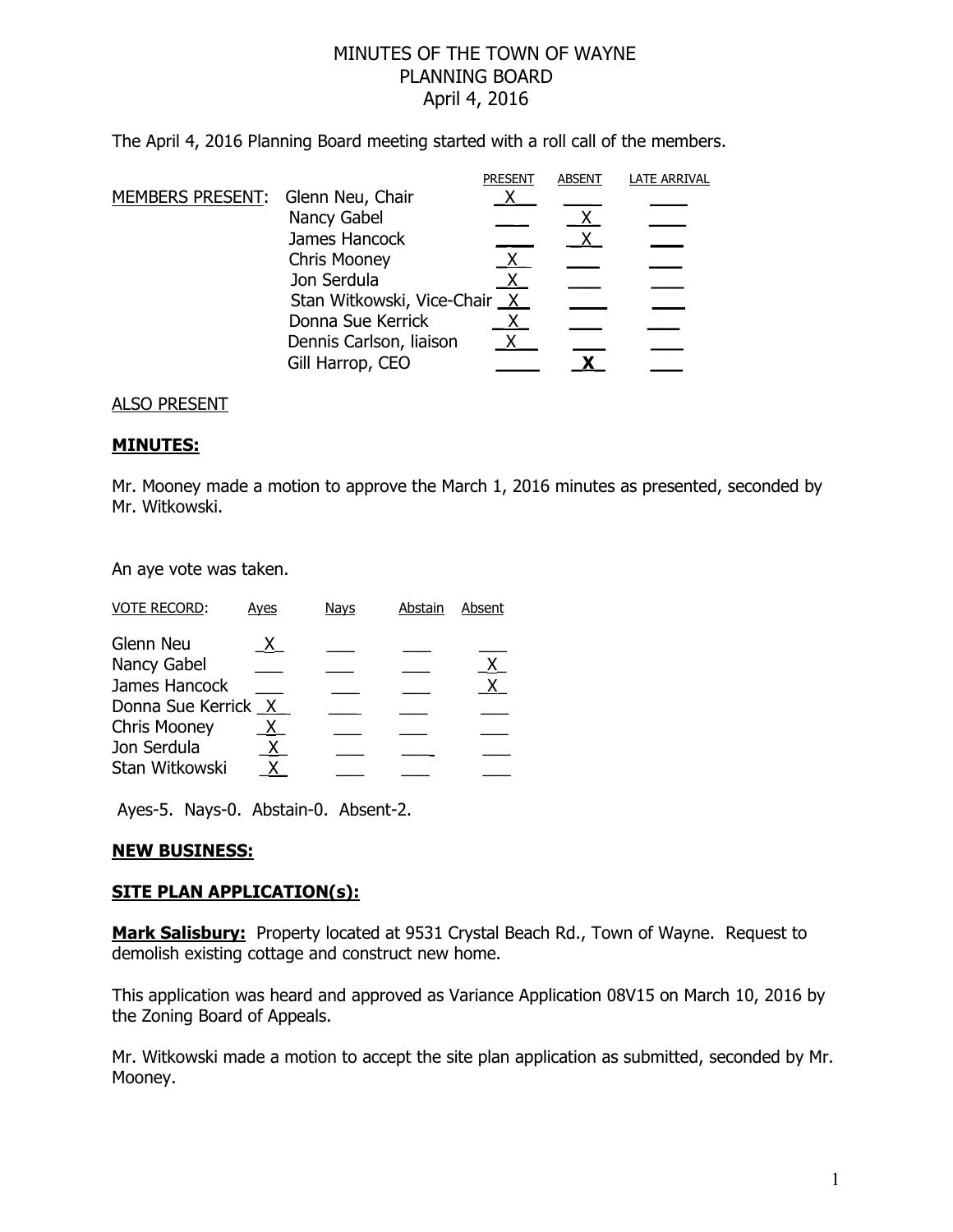Upon discussion, it was noted that the road may need to be maintained by the applicant and monitored by Crystal Beach Association since it is a private road.

Upon further discussion and after reviewing elements 1 through 14 of the site plan requirements, the following items were found lacking:

- $\bullet$  #1. Map of the applicants entire parcel drawn to scale with North arrow and legend.
- #3. A topographical map.
- #9. Location, design and construction materials of all existing or proposed site improvements, including drains, culverts, retaining walls, fences and utility lines.
- #13. General landscaping plan and planting schedule with location and proposed development of all buffer areas, including existing vegetative cover.
- $\bullet$  #14. Location and design of outdoor lighting facilities and effects if any on surrounding properties.

After further discussion, a roll call vote was taken to table the site plan application until the lacking items are provided. Ayes-5. Nays-0. Absent-2.

**Chris Robinson:** Property located at 9386 Wixson Rd., Town of Wayne. Request to place a 8 ft. by 12 ft. shed on property and enclose existing porch.

This application was heard and approved as Variance Application 01V16 on March 10, 2016 by the Zoning Board of Appeals.

Ms. Kerrick made a motion to accept this application as submitted, seconded by Mr. Witkowski.

Upon review of the application and discussion, the following items were noted:

- It was determined to be a Type II action and didn't require a SEQR.
- It fell within the guidelines of a shed.

Upon further discussion, a roll call vote was taken to approve the site plan application. Ayes-5. Nays-0. Absent-2.

**Charles Frysinger:** Property located at 9499 Crystal Beach Rd., Town of Wayne. Request to repair foundation, remodel second floor and add front porch.

This application was heard and approved as Variance Application 02V16 on March 10, 2016 by the Zoning Board of Appeals.

Mr. Witkowski made a motion to accept the application as submitted, seconded by Mr. Serdula.

Upon discussion, the following items were found lacking in the supplied information:

- The overall height and exterior dimensions, from grade to peak.
- Whether there is a road use agreement with the Crystal Beach Association since it is a private road.
- How water runoff would be maintained from the new structure in order not to affect the neighboring properties.

Upon further discussion and further review of elements 1 through 14 of the site plan requirements, the following items were found lacking: #4, #9, #13 and #14.